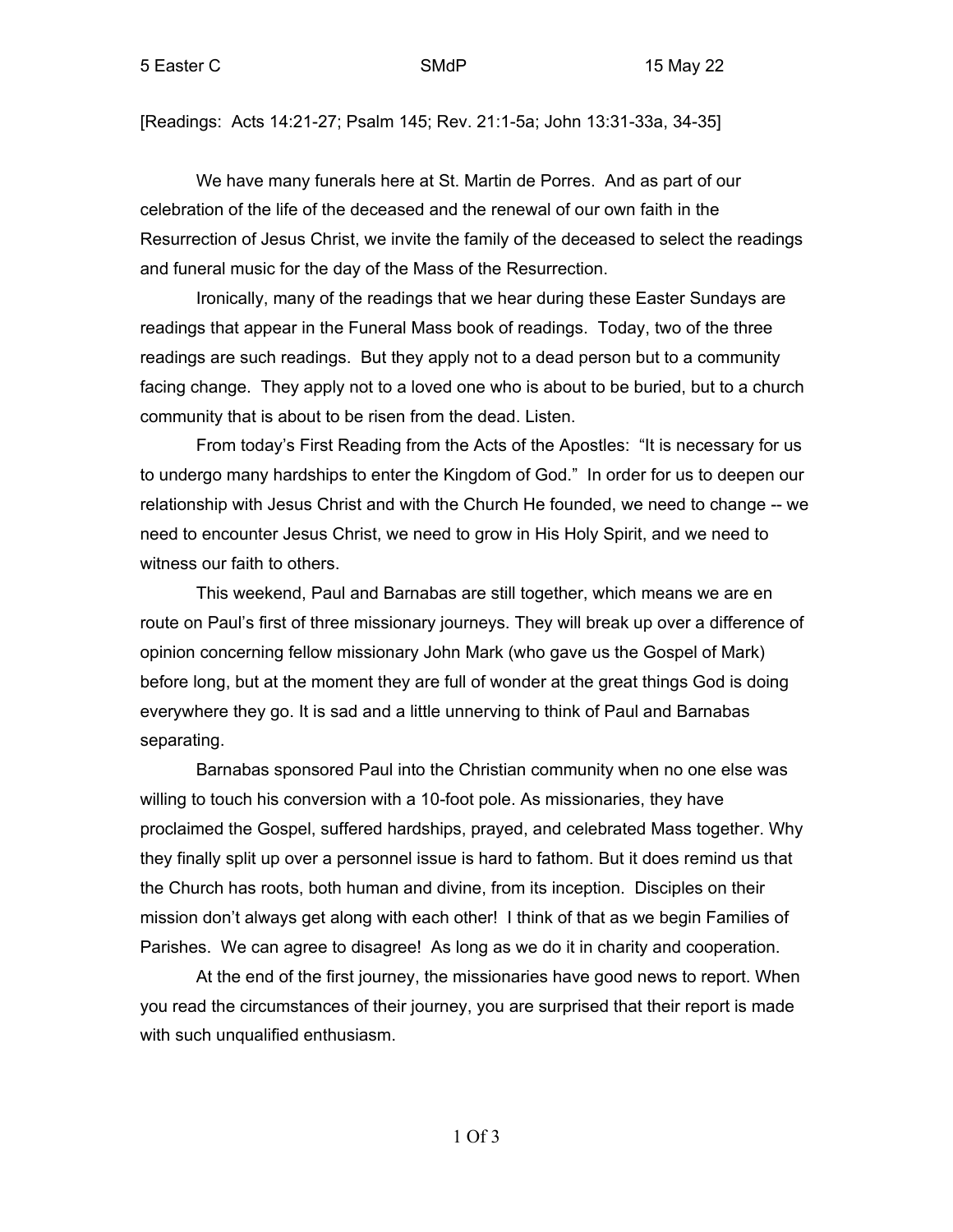Clearly, the response of the Gentiles to the story of salvation is so exciting to them that the rest – disputes and divisions -- pales in comparison.

Are we stuck in a rut in our individual lives, or within this generation, or marooned at this point of human history? It can feel that way at times, but only because time and the danger and the fear of the adventure of change is blocking our perspective. The command to love is the call to be made new, and it is the one force with the power to move even mountains when necessary. If we love one another, and do not settle for less, then we will discover what the first apostles knew along their journey: the endless delight of what God can do and how all the old barriers to love dissolve as we become open to the possibility.

For decades, I always thought that the hardest thing for me to do in life is change. To change my way of thinking. To change my way of living. To change my way of relating to others. But do you know what we hate more than change? You and I hate the time and energy needed during the transition!

We have to move into a new house. I don't mind that we are going to be living in a new house. It's the sorting, the packing, the recycling, and the travel back and forth several times that I hate. You, too? I have been transferred to a new job, or I am recently retired. I don't mind the new job, I am grateful to be able to afford to retire. But I hate the transition of having to learn a new routine, having to learn and remember a whole slew of new names, and, if I am retired now, having to see and to be with my spouse 24/7! You too?

Yet if, with the grace of God, we are successful in the transition, then the spirit of today's Second Reading from the Book of Revelation takes root. We will see a new heaven and a new earth. The old life is gone and a new life is embraced. Tears are wiped away. God is with us forever, making all things new!

At the beginning of His ministry, Jesus says to His followers, "Come and see, come follow me." As He leaves this earth for eternity, He says, "Go and make disciples." Today, He says, "Love one another."

That is the essential job description of the authentic Christian disciple. Follow Me. Love one another. Go and make disciples. Or the summary statement of Unleash the Gospel: Change, Accompany, Grow.

This was the spirit of the Synod that took place in the Archdiocese of Detroit back in 1969, five years after the conclusion of the Second Vatican Council in Rome. The Holy Spirit inspired Church leadership and their advisors to write some of the most

2 Of 3